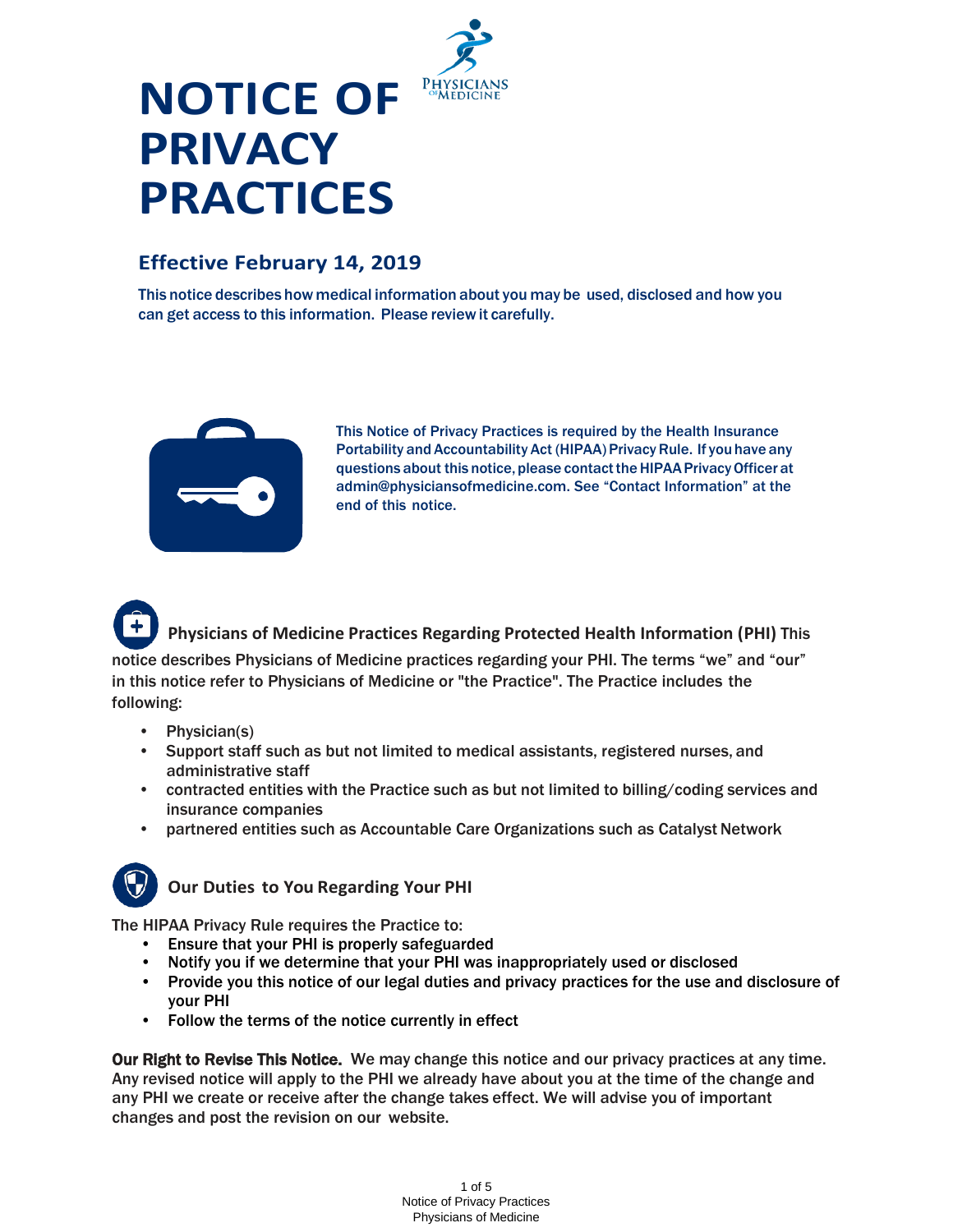

How to Obtain a Copy of This Notice. This notice is available upon request and also available online through our portal once you have registered with the Practice.

## **How We May Use or Disclose Your PHI without Your Authorization**

Treatment. To provide, coordinate, or manage your health care. For example, we may disclose your PHI to another health care organization, physician, or health care provider, such as a specialist, pharmacist, or laboratory, who, at the request of your provider, becomes involved with your health care.

Payment. To obtain payment for your health care services. This may include certain activities needed to approve or pay for your health care services, such as using or disclosing your PHI to obtain approval for a hospital stay.

Health Care Operations. To support the daily activities related to health care. These activities include, but are not limited to, quality assessment activities, patient safety, investigations, oversight of staff performance, practitioner training, licensing, communications about a product or service, and conducting or arranging for other health care related activities. We do not use or disclose any genetic information for underwriting purposes.

Business Associates. To certain companies ("business associates") that provide various services to the PM (for example, billing, transcription, software maintenance, legal services, and managed care support). The law requires that business associates protect your PHI and comply with the same HIPAA Privacy standards that we do.

Public Health. To public health authorities and parties regulated by them, as permitted by law. Examples of why they may need your PHI include prevention or control of disease, injury, or disability.

Reporting Victims of Abuse, Neglect, or Domestic Violence. To government authorities that have authority to receive such information, including a social service or protective service agency.

Communicable Diseases. To a person who might be at risk of contracting or spreading a communicable disease or condition.

Workers' Compensation. To workers' compensation programs.

Health Oversight. To a health oversight agency legally authorized for audits, investigations, and inspections. Such activities may include the health care system, government benefit programs, civil rights laws, and other government regulatory programs.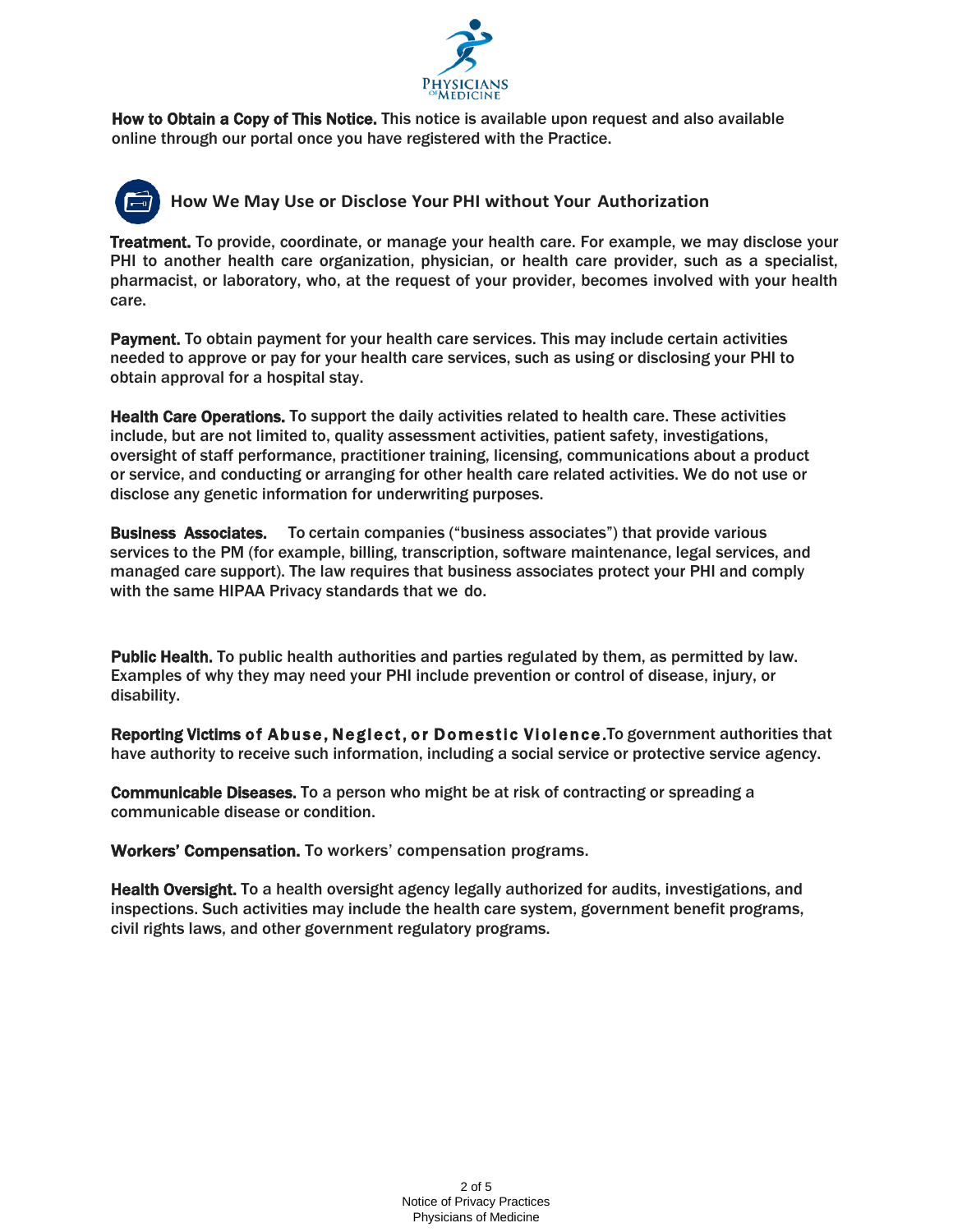

Required by Law. To government and other entities as required by federal or state laws.

Legal Proceedings. To parties and entities in proceedings of courts and administrative agencies, including in response to a court order or subpoena.

Coroners, Funeral Directors, and Organ Donations. To coroners, medical examiners, or funeral directors, and to determine the cause of death or for the performance of other duties. PHI also may be used and disclosed for cadaver organs, eyes, or tissue donations.

Law Enforcement. To law enforcement authorities. For example, to investigate a crime involving the PM or its patients.

Research. To researchers. PM reviews research proposals and protocols to ensure the privacy of your PHI requested for such research activities.

Avert Threats. To prevent or lessen a serious and imminent threat to the health or safety of a person or the public.

Disclosures by the Health Plan. To parties that need your PHI for health plan purposes such as enrollment, eligibility verification, coordination of coverage, or other benefit programs.

Minors and Other Represented Beneficiaries. To parents, guardians, and other personal representatives, generally consistent with the law of the state where treatment is provided.

#### Inmates or Individuals in Custody

If you are an inmate of a correctional institution or in custody we may disclose your information 1) for the institution to provide you with health care, 2) to protect your health and safety or that of others, and 3) for the safety and security of the institution.



**How We May Use or Disclose Your PHI Unless You Object**

Individuals Involved in Your Health Care. To the following persons or entities:

- A member of your family, or any other person you identify who is involved, before or after your death, in your health care or payment for care, unless we are aware of a deceased Individual's contrary preference
- A person who is responsible for your care who needs to know about your location, general condition, or death
- An authorized entity to assist in disaster relief efforts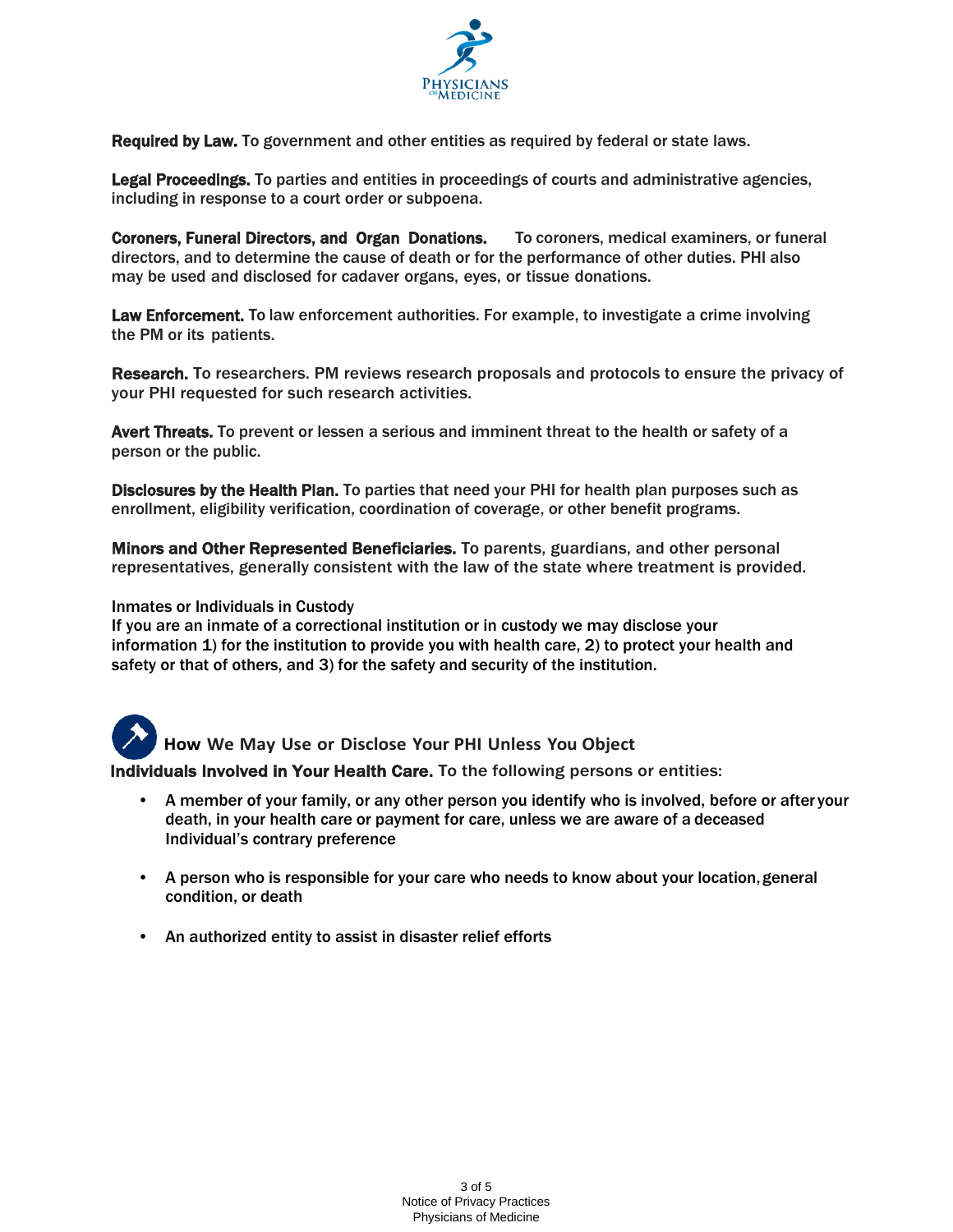



Any use or disclosure of your PHI not described in this notice requires your written authorization. Some uses and disclosures, even if included in this notice, would not be permitted without your written authorization. These include the following three activities in which the Practice does not engage:

- Sharing your psychotherapy or any medical notes with a third party who is not a part ofyour care
- Sending information to encourage you to buy a product if we are paid to send that information or make that communication
- Selling your PHI

If you authorize us to share your PHI, you can revoke your authorization at any time by contacting you the Practice or the HIPAA Privacy Officer, but your revocation will only apply to information not already disclosed.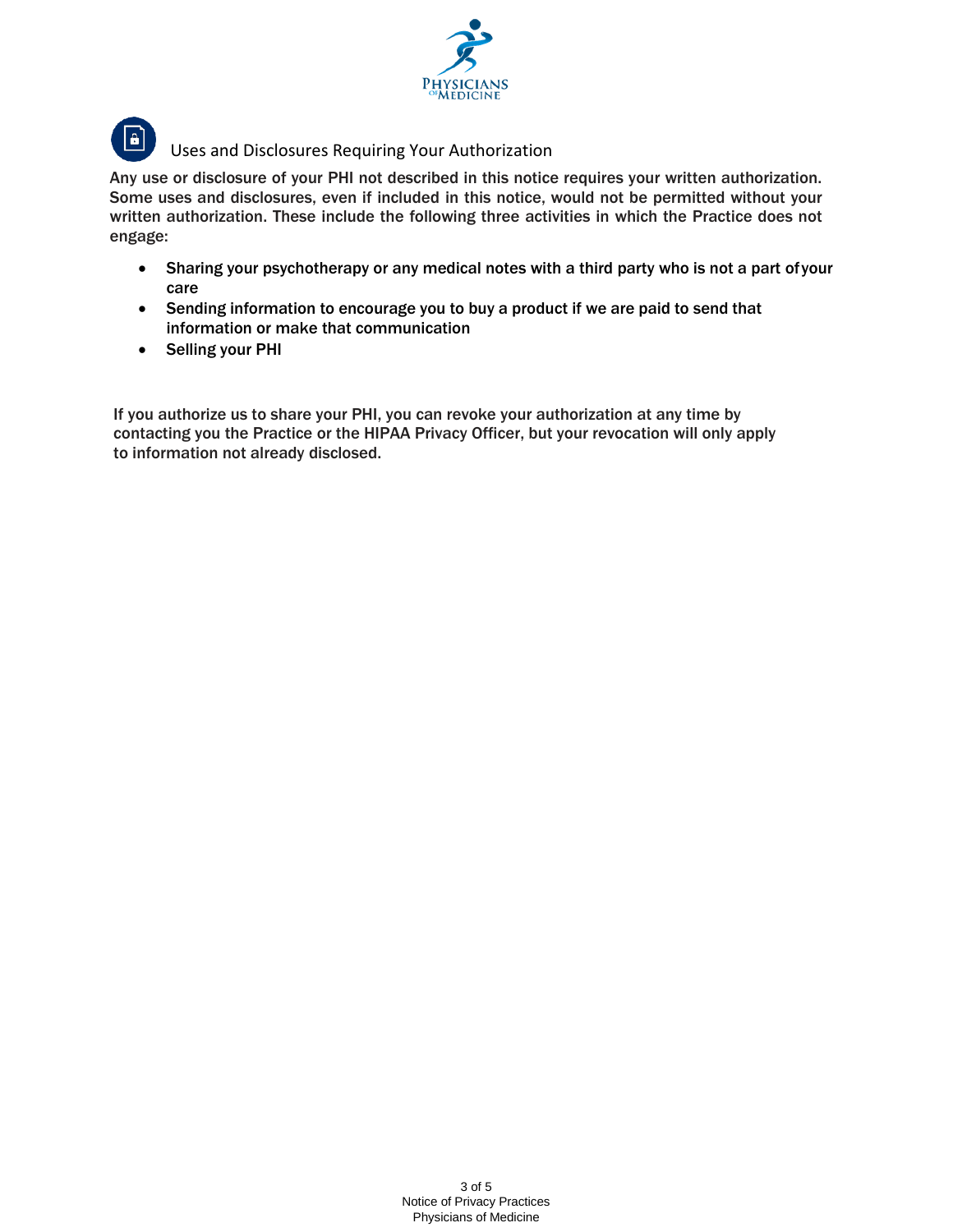



You may exercise the following rights through a written request to the Practice.

Right to Inspect and Copy. As allowed by law, you may request a copy of your medical or billing records (including an electronic copy). You have the right to have the information sent directly to a party you designate. In limited situations, we may deny your request or part of it, but if we do, we will tell you why in writing and explain your right to review, if any.

Right to Request Restrictions. You may ask us not to share any part of your PHI for treatment, payment, or health care operations. You may also request that we limit the information we share about you to someone who is involved in your care or the payment of your care. In your request, you must tell us what information you want restricted, the duration of time of the restriction, and to whom you want the restriction to apply. We will not use or disclose your PHI in violation of a restriction to which we agreed, unless you're PHI is needed for emergency treatment. You can end a previously agreed-upon restriction at any time by providing written notice. We are not required to agree with your request, but we will try to comply.

Right to Request Confidential Communications. You may request that we communicate with you in a certain way or at a certain location (e.g., only at home or only by mail). We will accommodate reasonable requests.

Right to Request Amendment. You may request an amendment to your PHI if you believe there is an error. You must tell us what you would like corrected or added to your information and why. If we approve your request, we will make the correction or addition to your PHI. If we deny your request, we will tell you why and explain your right to file a written statement of disagreement.

Right to an Accounting of Disclosures. You may request that we provide you with an accounting of when your PHI was disclosed outside the Practice, but an accounting will not include certain disclosures (e.g. for treatment purposes). You are entitled to one disclosure accounting in a 12 month period at no charge. We may charge a fee for additional requested accountings. Your request must state the time period for which you want to receive the accounting, which may be up to six years before the date of your request